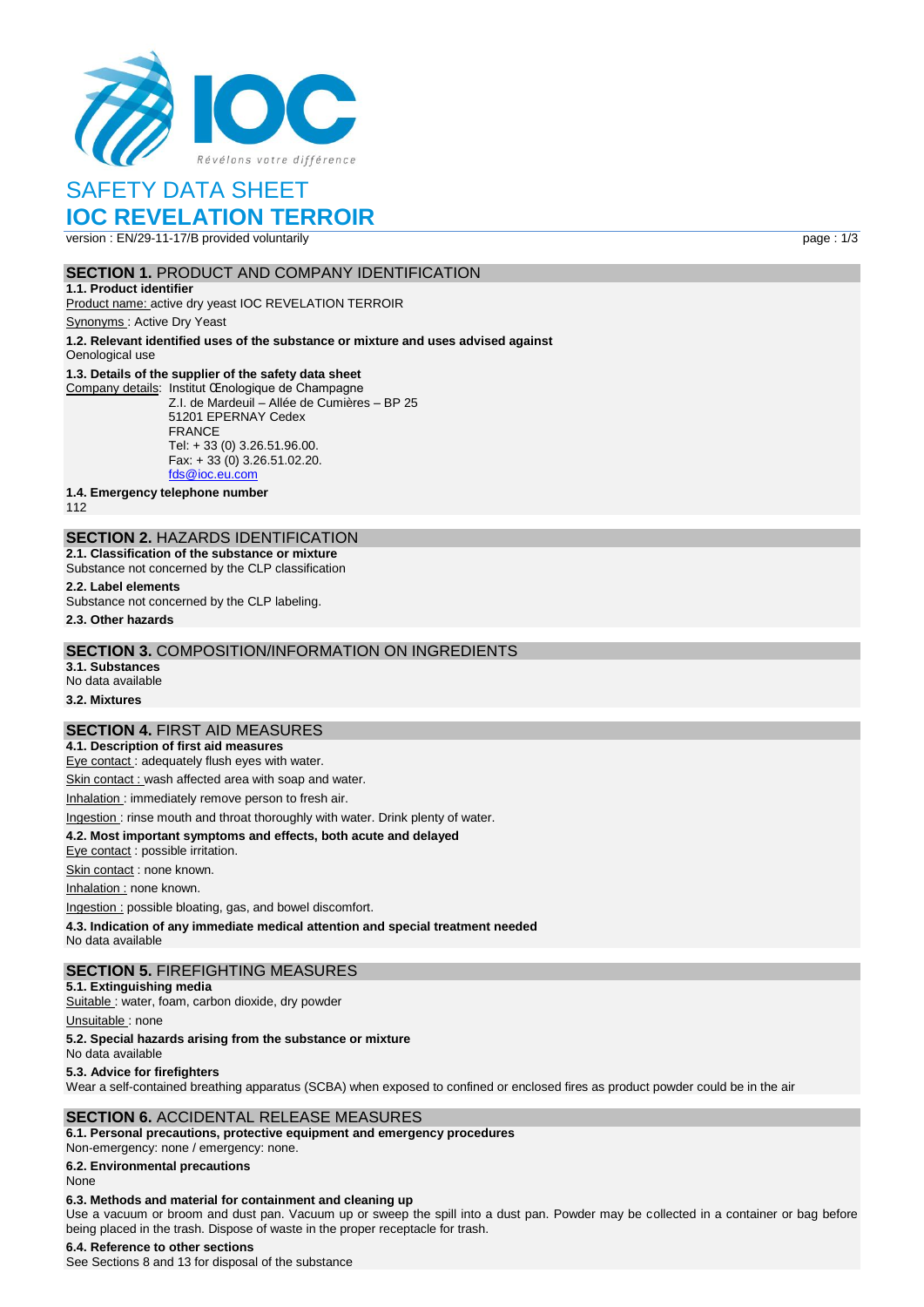

# SAFETY DATA SHEET

# **IOC REVELATION TERROIR**

version : EN/29-11-17/B provided voluntarily page : 2/3

### **SECTION 7.** HANDLING AND STORAGE

#### **7.1. Precautions for safe handling**

Handling : avoid breathing dust. Avoid contact with eyes.

Occupational hygiene : wash hands thoroughly after handling.

#### **7.2. Conditions for safe storage, including any incompatibilities**

Risks : not at risk for corrosion, fire, explosion, or chemical reaction.

Place of storage : no special instruction to minimize risks (see above). Store according to label directions to maintain label guarantees.

Fire/explosion protection: none needed.

#### **7.3. Specific end use(s)**

Recommended packaging material: Paper bags.

## **SECTION 8.** EXPOSURE CONTROL / PERSONAL PROTECTION

**8.1. Control parameters** See section 15. **8.2. Exposure controls** Engineering : none Eye/face protection : protective glasses should be worn in conditions of excessive dusting. Skin Hand : none Other : none. Wear appropriate clothing for work. Respiratory protection : protective mask should be worn in conditions of excessive dusting. Thermal protection: none Environmental exposure : none.

## **SECTION 9.** PHYSICAL AND CHEMICAL PROPERTIES

**9.1. Information on basic physical and chemical properties** Apperance : Granuled Odour :Typical yeast Odour threshold : not Applicable pH: not Applicable Melting / freezing point : not Applicable Initial boiling point and boiling range : not Applicable Flash point: not Applicable Evaporation rate: not Applicable Flammability (solid, gas): not Applicable Upper/lower flammability or explosive limits: not Applicable Vapour pressure: not Applicable Vapour density: not Applicable Relative density: not Applicable Solubility(ies): Yes Partition coefficient: n-octanol/water: not Applicable Auto-ignition temperature: not Applicable Decomposition temperature: not Applicable Viscosity: not Applicable Explosive properties: not Applicable Oxidising properties: not Applicable **9.2. Other information**

## **SECTION 10. STABILITY AND REACTIVITY**

**10.1. Reactivity** Not reactive **10.2. Chemical stability** Stable **10.3. Possibility of hazardous reactions** None **10.4. Conditions to avoid** None